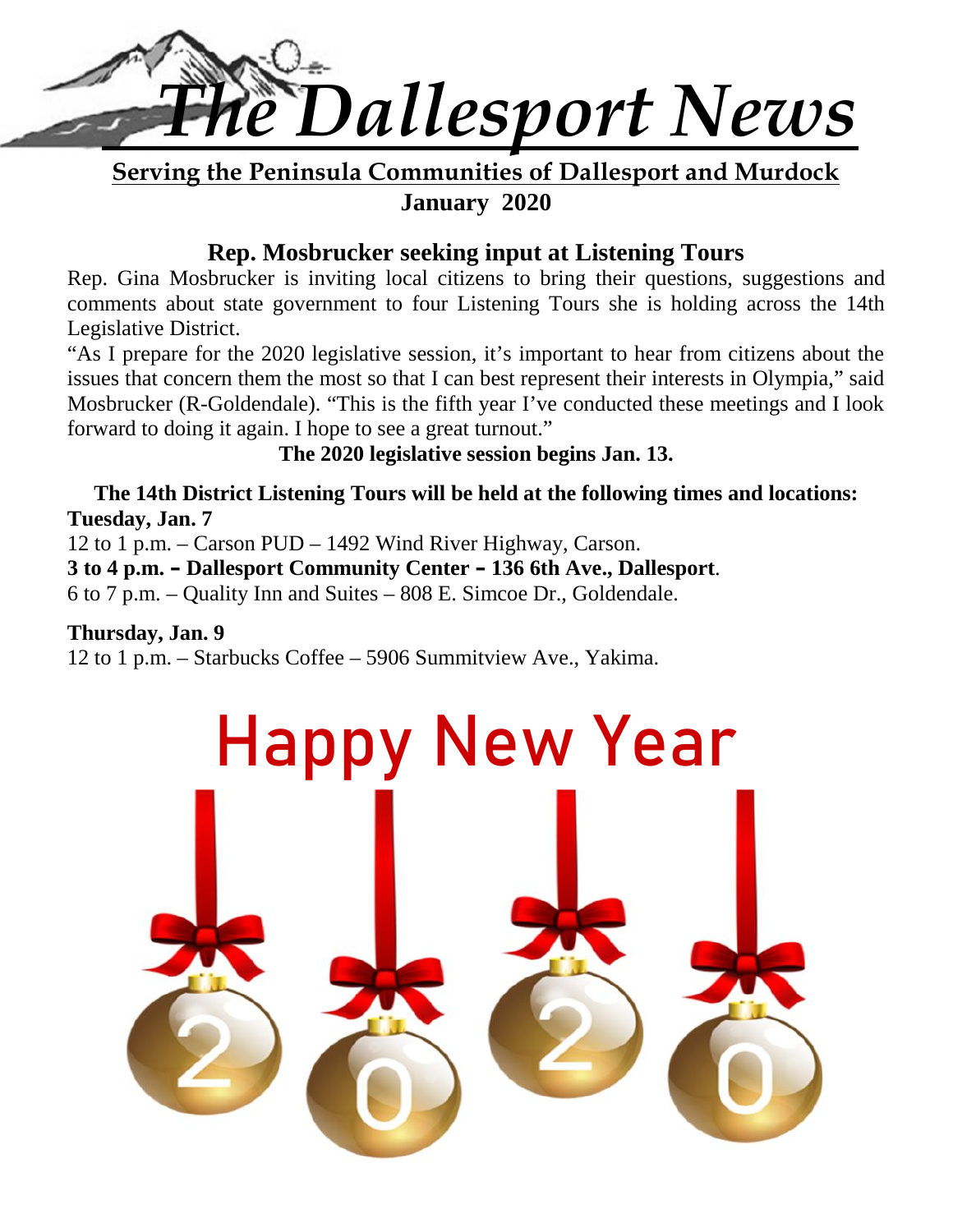### **Book Review By Judy Bane "Deep Freeze" by John Sandford**

While I enjoy all of John Sandford's books, Virgil Flowers is my favorite character of his. Virgil gets the job done, even if it isn't quite how his bosses think it should be handled. He knows everybody who knows anybody and manages to figure out some real head scratching cases.

I hope you give Virgil a chance to make your day. He's somebody to keep an eye on.

Virgil Flowers will have to watch his back--and his mouth--as he investigates a college culture war turned deadly in the latest thriller from #1 *New York Times* bestseller John Sandford.

At the local state university, two feuding departments have faced off on the battleground of PC culture. Each carries their views to extremes that may seem absurd, but highly educated people of sound mind and good intentions can reasonably disagree, right?

Then someone winds up dead, and Virgil Flowers is brought in to investigate . . . and he soon comes to realize he's dealing with people who, on this one particular issue, are functionally crazy. Among this group of wildly impassioned, diametrically opposed zealots lurks a killer, and it will be up to Virgil to sort the murderer from the mere maniacs.

### **Introduction to 3D Printing and Design**

**Saturday, January 25th, 2020 1:00pm - 3:00pm**

Join us at the library to learn the technology behind 3D printing. At this session you will learn the basics of 3D printers and design your own keychain. Library staff will print the key chains for you to pick up at a later date. Online certification will be available so that you may print your own designs on the library's 3D printer throughout the month of February.

Registration for this event will be open from December 26, 2019 @ 12:00am to January 24, 2020 @ 1:00pm.

Allowed Ages: 18 and up

Library events and programs are open to the public and provided at no cost. Special accommodations may be requested using our Accommodation Request Form no later than 15 days prior to the event. Goldendale Community Library 131 W Burgen St. Goldendale,

### **Boyd Gilbert Sigsbee May 2, 1932 ~ December 1, 2019**



Boyd Gilbert Sigsbee passed away on Dec. 1, 2019, in Portland, Ore., at the age of 87.

He was born in Portland on May 2, 1932, to Claude and Lillian Sigsbee. He grew up in Yakima, Wash. and Milton- Freewater, Ore. and graduated from McLaughlin Union High School in 1952.

Boyd joined the service in 1952 and fought in the Korean War. He was a combat veteran participating in major offensives including Heartbreak Ridge, Sandbag Castle and The Hook.

He was a cowboy and horseman. He worked on ranches along the Imnaha and Little Sheep rivers in the Joseph area where he did a lot of hunting and fishing. In his prime he followed the rodeo circuit and did some bull riding but mostly rode bareback in many rodeos throughout Oregon and Washington.

He worked for the Corps of Engineers as a surveyor on many roads and dams along the Columbia and Snake rivers.

Boyd met Connie Beeks-Bailey in Arlington Ore., while working on the relocation of the town when the John Day Dam was built. They were married in Goldendale, Wash., in 1965 and moved his new family back to Milton-Freewater where he grew up. Later he joined Connie in Dallesport, Wash., where they bought and built a house together.

After retiring from the Corp of Engineers he went to work for Bonneville Power and finally for Google when they opened a location in The Dalles.

In retirement Boyd continued to enjoy hunting and fishing and taking care of his horses until his health changed. He joined the Presbyterian Church and attended small groups including "The High Flyers" at the Veterans Home in The Dalles. Going out to breakfast and watching westerns were always a favorite pastime. Boyd also enjoyed spoiling his dogs Beau and Meea.

He is survived by his wife, Connie of Dallesport; brother, Richard (Nancy) Sigsbee of Sacramento, Calif.; daughters, Leslie Weed of Twisp, Wash., Starlene Gaede of Hermiston, Ore. (from previous marriage); son, Steven (Kay) Bailey of Athena, Ore.; daughter-in-law, Denise Bailey of Pendleton, Ore.; many grandchildren and great-grandchildren. He was preceded in death by sons, Kirk

Sigsbee-Nelson and Brett Bailey.

A celebration of his life will be held at Gateway Presbyterian Church, The Dalles at a later date.

Spencer, Libby and Powell Funeral Home in care of arrangements.

**Klindt's Bookstore** 541-296-3355

315 E. 2nd Street, The Dalles Hours: Mon. – Sat.8:00 am– 6:00 pm Sundays 11:00 am - 4:00 pm

**The Dalles/Wasco County Public Library** 541-296-2815

wascocountylibrary.com

722 Court Street, The Dalles **HOURS:**

Monday-Thursday 10 a.m. to 8:30 p.m. Friday-Saturday: 10 a.m. to 6 p.m. Closed Sunday

*\*FREE wireless Internet access* inside the library and on library grounds. **White Salmon Valley Community Library** 509-493-1132 - Town & Country Sq. White Salmon

Open Tuesdays 10:00 am - 8:00 pm Wed.-Sat. 10:00 am - 6:00 pm

*\*FREE wireless Internet access* **Goldendale Community Library** (509) 773-4487

131 West Burgen Street Goldendale, Open M Tu Th F Sat 10am-6:00pm and 10 to 8 on Wednesdays

### **Bookmobile**

Fort Vancouver Regional Library 1-888-546-2707



The Library Bookmobile **Winter Schedule**

**Wednesdays January 8th. & 22nd .** \*Lyle Merc. 9:30-10:15

\*Book return available at this location Lyle Community School 10:30-12:30 Dallesport Church of Christ…1:45–3:00 A map of all FVRLibraries' bookmobile stops as well as printable schedules can be found at

http://www.fvrl.org/bookmobiles

**Jan. 1st. 2020 New Year's Day Jan. 20th . 2020 Monday Martin Luther King, Jr. Day ALL LIBRARIES CLOSED**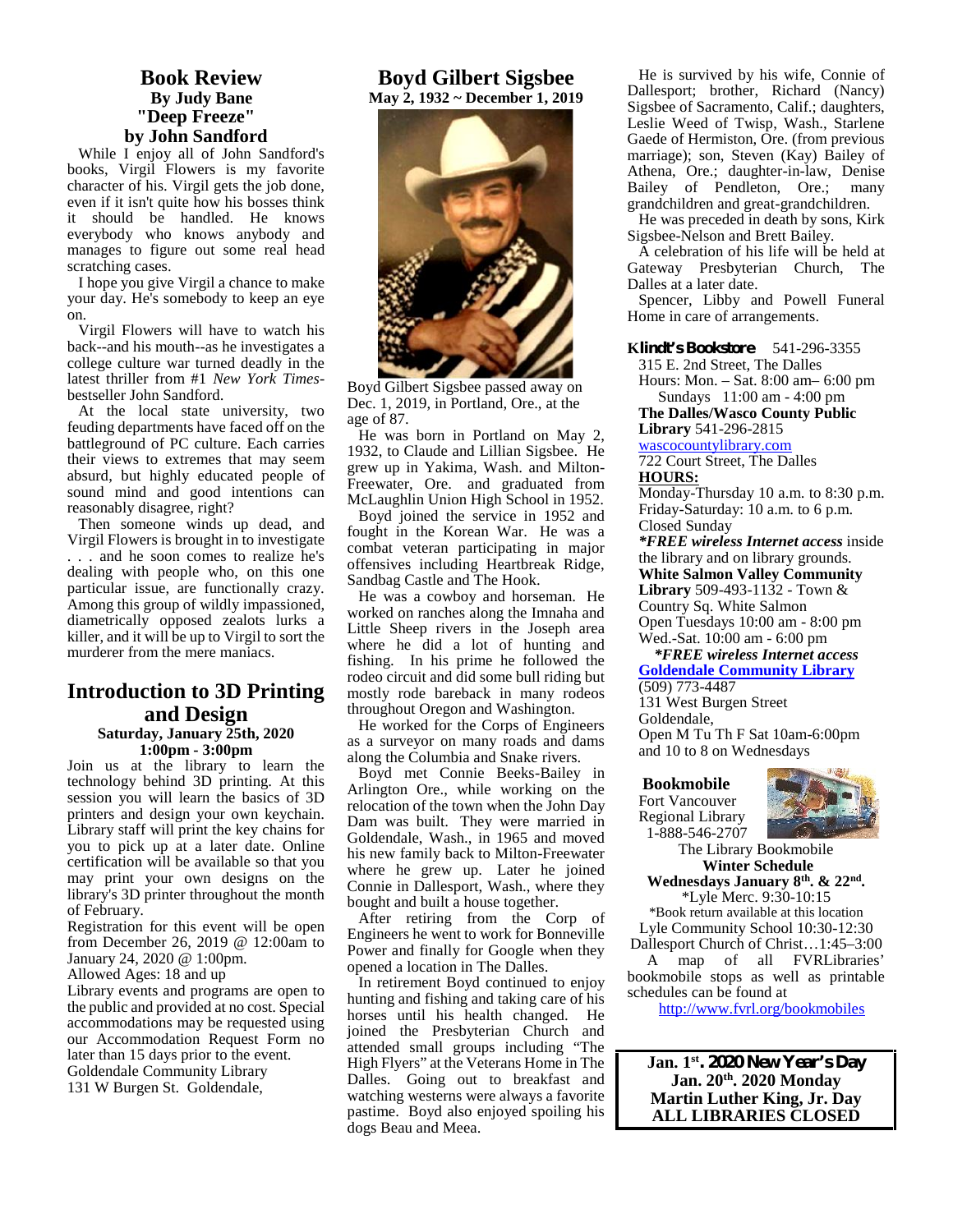### **Community Council Corner**

### By Angie Jenkins

The last meeting of the Dallesport- Murdock Community Council was held Thursday December 12, 2019 at the Dallesport Community Center at 7pm.

There was no scheduled speaker, but we have someone from the Liquor Board is scheduled to speak at the upcoming meeting in January to discuss concerns regarding Canabas. A lot of the meeting this month had to do with reviewing certain topics and addressing council issues.

Nothing seems finalized regarding SageTech and the pending sale of the Dallesport property. There seem to be concerns regarding the process for the sale and how it is actually proceeding. Some council members attended the last school board meeting and hopefully will have some new information to report at the next council meeting.

At the November meeting the council agreed to give support to the issue regarding driving properly licensed ATV's within Dallesport City limits. The metern issue will be taken up to Goldendale for further discussion and to show council support regarding this matter.

The council passed current By-laws and discussed how documentation from meetings should be saved. A current roster was made available to council members.

The next meeting of the Dallesport- Murdock Community Council is Thursday **January 9, 2020 at 7pm** at the Dallesport Community Center on 6th Avenue. Meetings are held the second Thursday each month at 7pm.

Be sure to come attend- we would be happy to see more people in attendance!

**www.dallesport-wa.org**

### **Dallesport Garden Project January 21, 2020**

The Dallesport Community Garden cancelled its last regularly scheduled<br>meeting. The next scheduled meeting The next scheduled meeting. will be held Tuesday January 21, 2020 at 7pm. Meetings will be held the third Tuesday of each month at the Dallesport Community Center on 6<sup>th</sup> Avenue at 7pm.

The group is still in the very early phases of creating a Community Garden here in Dallesport but would love to have increased attendance at meetings and local support for the project.

Any questions please contact: Rachel, Chairperson - 541-288-7014 or Angie, Secretary - 509-637-3151.

### **Dallesport Water Dist.**

P.O. Box 131 Dallesport, WA 98617 If you have any questions regarding your water system, please feel free to contact. Water Manager: Scott Dixon 541-980- 6756, Certified Water Operator: Austin Wilson 541-980-6756, District Clerk: Chelsea Wooderson 541-980-6514

### dwdmanager@gmail.com or

dallesportwater@gmail.com Office hours: 8:00am to 1:00pm Monday thru Thursday. 541-980-6514 Monthly meetings are held on the 2nd Wednesday of every month at 5:00pm at the Dallesport Community Center.

### **Net Metering Infrastructure Fee On Hold**

Klickitat PUD commissioners look to finalize process in 2020

Goldendale, WA, December 18, 2019 After careful consideration, the Klickitat PUD Board of Commissioners has chosen to realign the KPUD net metering policy with the intent of state<br>public policy and suspend and suspend implementation of an infrastructure fee. This means that Klickitat PUD will no longer collect infrastructure costs for net metered customers until the legislatively set cap of 4% or the year 2029 is reached. This change will require a public hearing process as it affects an approved electric rate. The public hearing process will determine several outstanding details and Klickitat PUD's future path. Public hearings will be scheduled in the new year.

The board has been discussing key issues in-depth and re-evaluating the net metering policy for several months. The discussions have encompassed two distinct definitions of public policy: Local public policy, which is defined and personalized<br>administered by the KPUD board and instruction. administered by the KPUD board, and state public policy, which is defined and administered by the legislature. During this process, KPUD has been re evaluating the net metering infrastructure fee and how it aligns with the broader intent of the net metering policy passed in Olympia. In addition, the KPUD board has been looking at the full benefit of the net metering program and the impact on efforts in Olympia.

In addition to actively pursuing renewable development and production, KPUD supports the net metering program and customer choice. Klickitat PUD continued to offer the net metering program even after meeting the required limits thereby allowing customers to continue to receive credit for self-<br>decade. generating their electric supply. When the

state incentives were capped, KPUD placed the program on hold in order to re evaluate it and determine if the program was sustainable. Staff concluded that changes were necessary to ensure that customers shared costs equally.

Klickitat PUD determined, in pubic sessions in early 2018, that there is a cost created to other customers and elected to pass those costs on to net metered customers through an infrastructure fee. The intent was that everyone pays their share of the costs of operating the electric system. Since that time, KPUD has listened to customers and had discussions with the Governor's office and the group Solar Installers of Washington. All of these discussions reinforced that KPUD has the legal authority to assess the infrastructure fee. It also reinforced that the infrastructure fee was not well received by many.

Klickitat PUD has been a leader in renewable energy development and production for over twenty years. With the many initiatives regarding carbon and greenhouse gas emissions reductions that are beneficial to the utility, Klickitat PUD has supported renewable fuel and other legislation that positively impacts the utility's customers. KPUD has also supported the broader clean energy initiatives of the state.

The realignment of KPUD's net metering policy with the broader intent of the state's policy provides Klickitat PUD customers with an increased opportunity to participate in renewable energy development and use.

### **Personalized Adult Computer Session Thursday, January 16th, 2020 1:00pm - 5:00pm**

Call the library to reserve your spot for a<br>personalized 30-minute computer personalized available every third Thursday of the month.

Library events and programs are open to the public and provided at no cost. Special accommodations may be requested using our Accommodation Request Form no later than 15 days prior to the event. Goldendale Community Library 131 W Burgen St. Goldendale.

### **Is 2020 a special year?**

2020 (MMXX) will be a leap year starting on Wednesday of the Gregorian calendar, the 2020th year of the Common Era (CE) and Anno Domini (AD) designations, the 20th year of the 3rd millennium, the 20th year of the 21st century, and the 1st year of the 2020s Best wishes to all.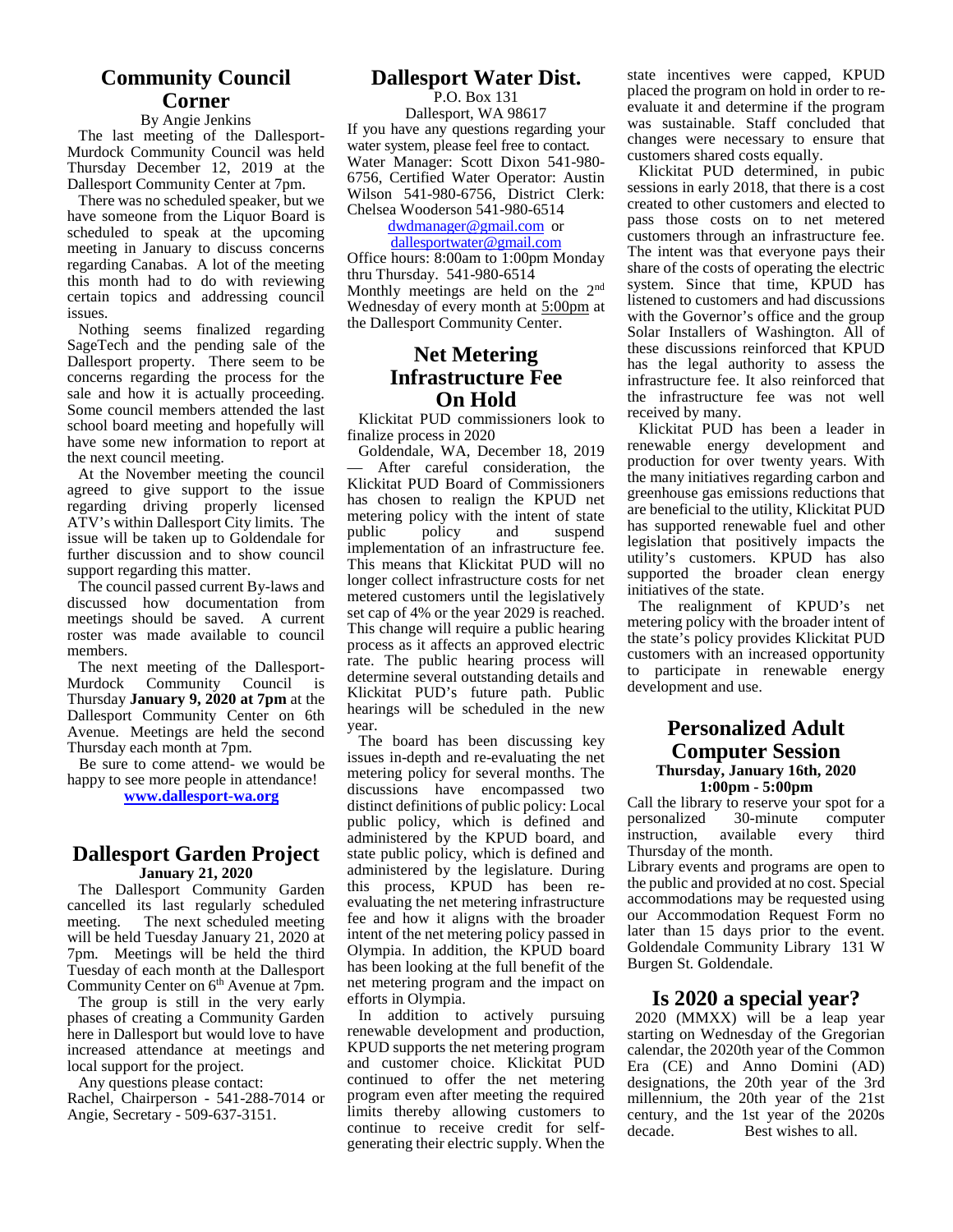### **Cold Weather Safety**

With the cold weather and snow we are having across the states, please be careful! We try to stay warm sometimes in unsafe ways.

Be sure stove vents are not covered by snow.

Never use a generator, charcoal grill, camp stove or any other gas- or charcoal burning device indoors, in the basement, in the garage or even near a window to the home.

Don't run a vehicle in an attached garage, even when the door is open. Don't burn anything if a stove or fireplace isn't vented.

Don't heat your house with a gas oven. If you use a generator, make sure it's at least 20 feet from doors and windows. Service your heating system, water heater and any gas-, oil- or coal-burning devices at least annually.

Install a carbon monoxide detector and check the batteries at least twice a year, such as when you change your clocks.

Leave your home immediately if the alarm goes off.

have symptoms of poisoning. Those include dizziness, light headed and nausea.

### **receives \$315,000 in grants for ER renovation, expansion**

Skyline Foundation recently received three grants totaling \$315,000 to its Expanding on Excellence capital campaign, which supports Skyline<br>Hospital's Emergency Department WHERE to donate: Hospital's Emergency Department renovation and expansion.

awarded the campaign \$250,000, the Sawyer's Ace Hardware Schreiber Family Charitable Foundation<br>awarded \$50,000 and the BNSF 523 East 3rd St. awarded \$50,000 and the BNSF Foundation awarded \$15,000. These **The Dalles, Oregon**<br>grants along with many other along with many other<br>utions brings the foundation's **On Saturday, January 11th, 2020** contributions brings the foundation's capital campaign fundraising to more From 10 a.m. to 2 p.m. than \$1.1M for the project.

"We are deeply grateful for these extraordinary gifts and the inspiration **WII** extraordinary gitts and the inspiration<br>they provide for others to support this **WHAT to donate:** important project and Skyline Hospital's Warm BLANKETS & SOCKS! mission," said Elizabeth Vaivoda, Skyline Foundation executive director. "These incredible contributions to our & travel-size soap, shampoo, etc. community – along with many other<br>generous donations – will allow our<br>**All items must be NEW or gently** generous donations – will allow our physicians and clinicians to provide the used (and washed), and in good highest quality of patient care in a state-<br>condition. No holes or stains, of-the-art Emergency Department."

The newly enhanced and expanded **please!** Emergency Department will help to better

serve the community through increased access to emergent care, improved patient privacy (with all private treatment rooms) and increased efficiency. Additionally, the new space will have specific rooms focused on unique populations including survivors of assault, people experiencing a behavioral health crisis, families and children, and those in trauma who may need to be air-lifted to a hospital in the Portland-Metro area.

"We anticipate breaking ground on the Emergency Department project in the spring of 2020 with a tentative completion date of June 2021," said Robb Kimmes, Skyline Hospital's CEO. "This project will benefit our entire community by providing much-needed space, as well as expanded access and modern resources for an exceptional health care delivery."

The Expanding on Excellence Capital Campaign is the hospital's initiative to renovate and expand its Emergency Department, create a centralized lobby and relocate laboratory services.

The campaign, launched in July 2017, is in response to Skyline's due-diligence in identifying what the hospital needs to expand and revitalize services to attract its full market share, as well as continue providing quality care to people in Klickitat and Skamania counties.

To learn more or to donate to the capital campaign, call 509-637-2602 or email elizabethvaivoda@skylinehospital.org.

### **The Full Moon in January 2020**

Look skyward on the night of Friday, January 10, 2020, to spot the first full Moon of the year: the shining Full Wolf Moon. The full Moon will rise from the horizon around sunset that day.

The full Moon for January was called the Full Wolf Moon because wolves were more often heard at this time. It was traditionally thought that they howled due to hunger, but there is no evidence for this. However, wolves do tend to howl more often during winter months, and generally howl to define territory, locate pack members, and gather for hunting.

### Get medical attention if you suspect you<br>ave symptoms of poisoning. Those **Wasco County Medical Reserve Corps (MRC)** - 7th Annual Blanket Drive medical reserve

## Skyline Foundation<br>receives \$315,000 in **GIVE THE GIFT OF WARMTH:** Saturday, January 11th, 2020 10 a.m. to 2 p.m.

### Help those in need stay WARM this winter!

Donations benefit The Warming Place in The Dalles

The M.J. Murdock Charitable Trust **On 3rd Street, across from** 

Also warm coats, hats, gloves,

For more information about this blanket drive or the Wasco Co. MRC please contact: Tanya Wray at North Central Public Health Dist.

> Email: tanyaw@ncphd.org Phone: 541-506-2631

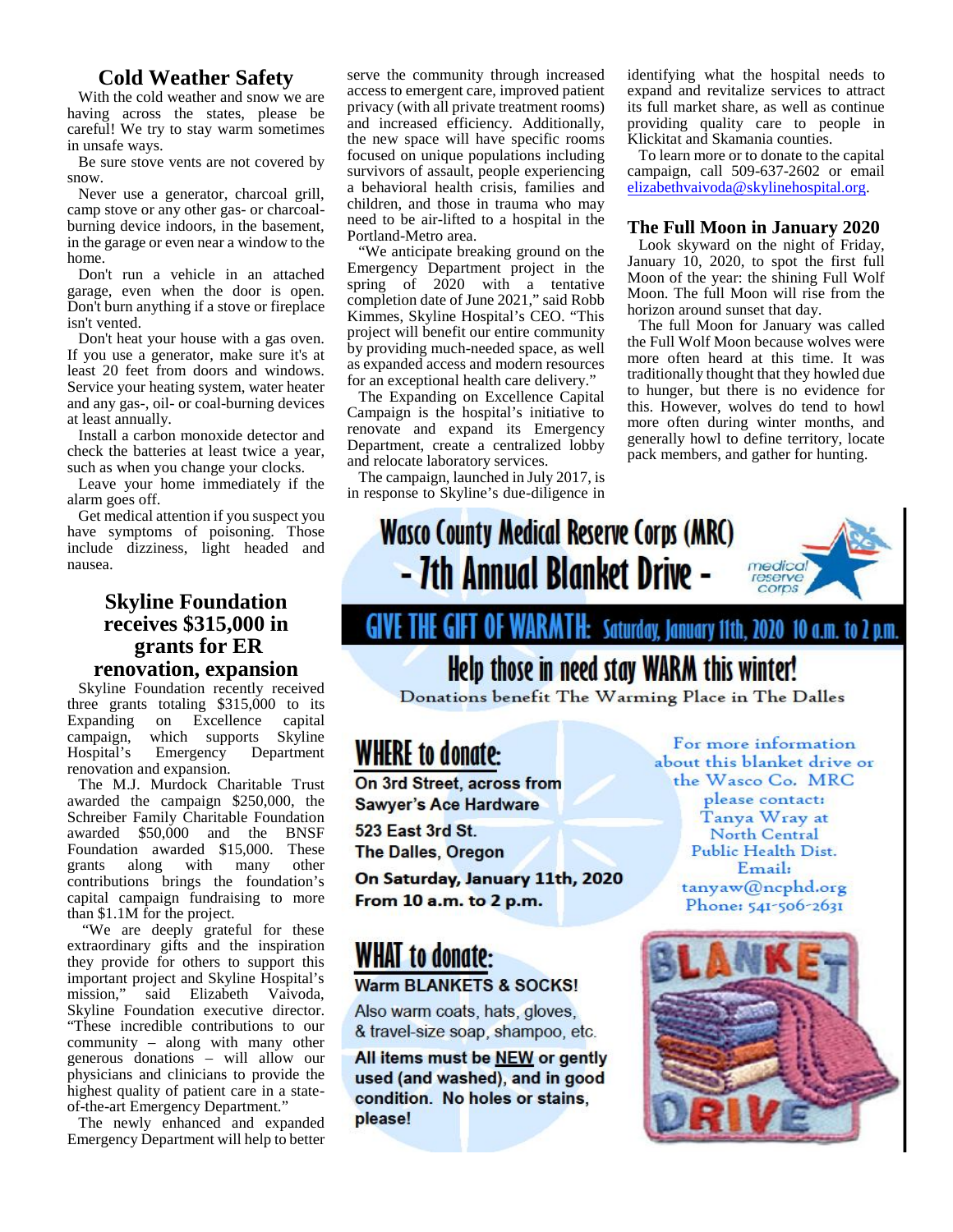# YLE SCHOOL DISTRICT :

For the latest information on Lyle School District, visit the website for the school district. **http://www.lyleschools.org**

### **The After-School Enrichment Program Gives Students Extra Learning Time**

The After-School Enrichment Program is back this year to ensure our students have as much time as they need to understand and master learning concepts, with a tutor on hand to help.

Lyle School is offering this free after-school service four afternoons a week to any student, grade 6-12, who wants a little extra help with school work, or just a quiet place where they can focus on homework and studying.

In many school districts, parents have to pay to access tutoring for their children. Instead, thanks to a Title I state grant, Lyle School makes it available at no charge.

The After-School Enrichment Program provides students extra support from a teacher in understanding a concept, or time to prepare for high stakes exams needed for graduation. Kids who simply need a quiet and supportive place to focus on their learning are welcome to attend, too. Really, it's for any student interested in joining a group focused on learning.

Because the grant used to fund the program is specifically for English Language Arts (ELA) and math, teachers will focus their efforts on those topics, but if students have questions about other subjects, they are welcome to ask. The tutors will help as much as possible.

Students are welcome to attend Monday through Thursday, 3- 5 p.m., as their schedules allow. REACH buses run at 5 p.m. and will take these motivated learners home.

Questions? Call the school office at 509-365-2211.

### **Thank you**

We have a lot of thanking to do as we wrap up the current year. The Lyle Lions Club and Mugs Coffee in Bingen worked hard to give families in Lyle and surrounding communities a merry and bright holiday.

All the tags on Mugs' Christmas tree were taken and converted to a trailer full of presents!

And Lyle School students added 974 food items to what the Lions Club had already collected on their own. Altogether, the Lions Holiday boxes will feed 100 families, and a total of 345 people.

We are so proud of our community for stepping up to take care of one another. Have a Merry Christmas and Happy Holidays, everyone!

> Stay connected on Lyle School District's Facebook page or on our website at Lyle School District [www.lyleschools.org].

**(Klickitat, Lyle Against Substance Abuse Coalition) Jan 15th. 5 - 6:30 pm Meets the 3rd Wed of each month. Alternates between Klickitat and Lyle The Library Bookmobile--- Winter Schedule Wednesdays January 8th. & 22nd . \*Lyle Merc. 9:30-10:15 \*Book return available at this location Lyle Community School 10:30-12:30 Dallesport Church of Christ…1:45–3:00 Dallesport PTO Meeting Tue, Jan. 7 th . 2:45pm – 3:45pm Monthly on the first Tuesday School Board meetings will be held @ 6pm on the fourth Wednesday January 22, 2020** *Support your school and attend a meeting.*

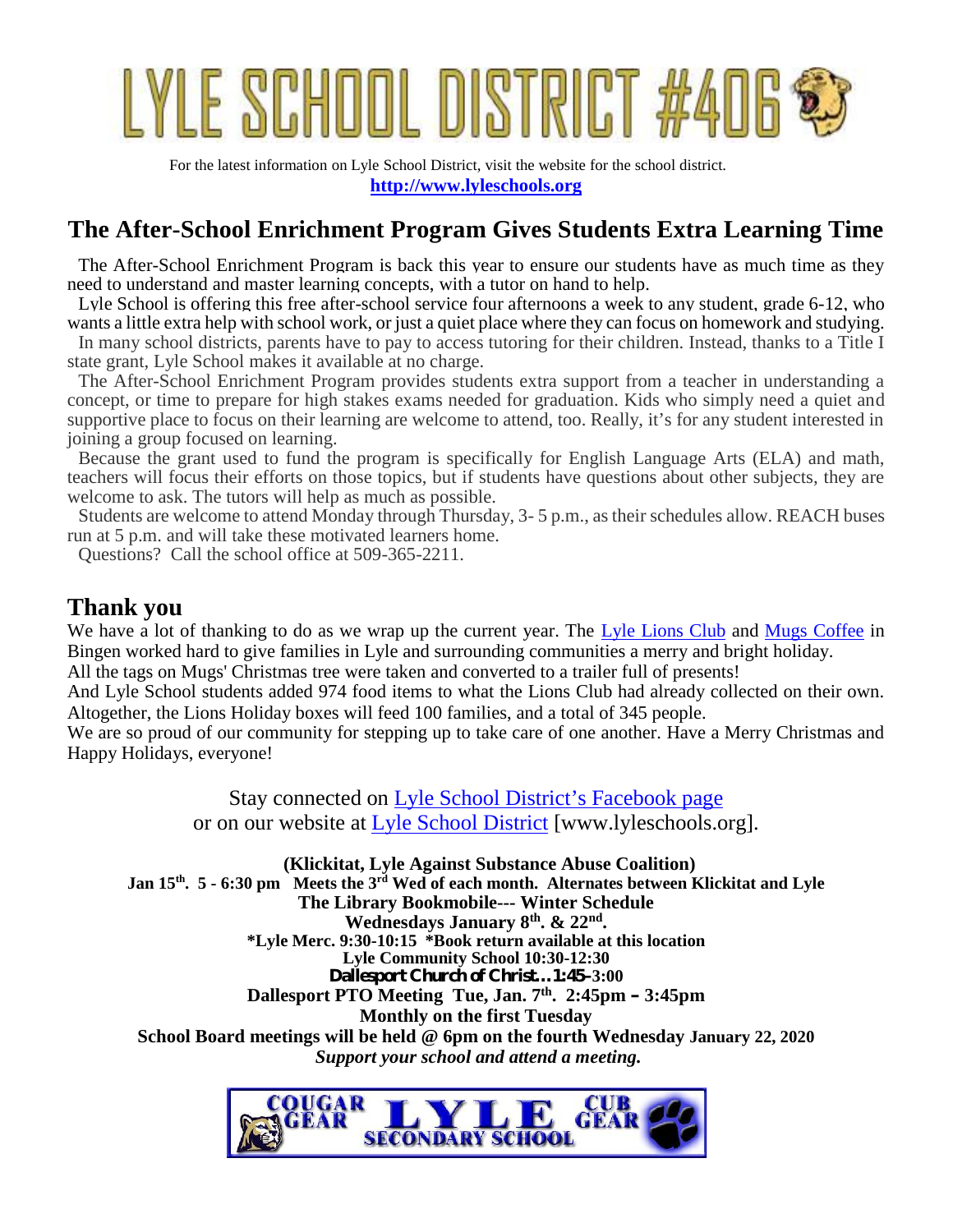### **Columbia Gorge Genealogical Society January 11, 2020 10:30am to ?**

GGS members and guests will be coordinating in January and February environment. with each other to help solve their dead end research problems.

So much can be accomplished by sharing resources and researching techniques. Successful results will be shared in February with a round table discussion.

Members are encouraged to bring their laptops and research data.

All Genealogy enthusiasts is encouraged to attend and individual assistance will be provided for those starting their family history research as well.

In case of inclement weather please call the Discovery Center at 541.296.8600 after 9:00am for cancellations.

Our society generally meets on the second Saturday of each month in the lower level classroom in the Columbia Gorge Discovery Center in The Dalles. The Board of Officers meets at 9:00am followed by a general meeting and program at 10:30am. Visitors are welcome and a recommended \$1.00 donation to defray room rental costs. Columbia Gorge Discovery Center & Museum 5000 Discovery Drive

### **2020 Dancing With The Gorge Stars**

**January 10, 2020 at 7 PM – 10 PM** Back by popular demand, six Gorge Stars will compete for your votes at this mid-winter fund raiser. Similar to the reality TV dance show, contestants learn a routine prior to show time. But in this show, the competitors are our friends and neighbors from the gorge area. Paired with a professional dancer from the Utah Ballroom Dance Co., they spend many hours practicing their routines. Video highlights of the rehearsals are included in the program when the beautifully costumed contestants perform for our concert.

An entertaining judging-panel of locals scores each team at the end of the competition. Audience votes are then tallied to determine who wins the beautiful mirrored trophy. While the ballots are being tallied, the Utah Dance Co. entertains with a professional showcase featuring a variety of highly technical dancing.

This is a fundraiser for the Mid- Columbia Community Concert Association and therefore is not included in the series of 5 regular season performances.

Tickets are available at Klindt's Bookstore, Lines of Designs and The Dalles Area Chamber of Commerce.

### **Community Sing Gorge Community Music Jan. 14, 2020, 6:30 PM**

This is a heart-led, joy-based, supportive<br>environment. NO EXPERIENCE **EXPERIENCE** NEEDED. We sing a diverse blend of largely contemporary and original songs from around the world, selected for their ability to soothe, empower and enliven ourselves and the world. This is a free, open group and welcome you to come raise your voice with us!

### **The Dalles Civic Marketplace**

**Jan.11 Sat 11 am= 4pm** Vendors of many types, Food, Fun and Shopping. The Dalles Civic Auditorium 323 E 4th St, The Dalles, Oregon

### **It's All About You Shopping Bazaar**

**Jan 11, 2020 10:00 am - 5:00 pm** The Dalles Eagles Lodge 2006 W 7th St Contact: Nikki Culver 541.993.1440 Julie Massey Whitaker 541.980.5259 This event will have something for everyone, including Scentsy, Thirty-One Bags, paper crafts and Arbonne, to mention a few. Stop by and join the fun!

**Jan 18, 2020 5:00 PM - 8:00 PM**<br>
uary 18th. doors open at 4 pm. Bout **Columbia Cinemas** January 18th, doors open at 4 pm. Bout starts at 5 pm.rm.

The Dalles Readiness Center 402 E **movies in the dalles.com** Scenic Drive, The Dalles Admission Presale: Student: \$6.50 Adult:

\$10.50

http://gorgerollerderby.org

**Contact** www.gorgerollerderby.org For more information and tickets visit: https://www.gorgerollergirls.org/

### **Raptor Read-a-Long @ The Dalles Public Library**

**Jan 3, 2020 10:30 AM - 11:30 AM** The Dalles Public Library

https://www.wascocountylibrary.com/the -dalles-library

Contact: (541)296-2815

Columbia Gorge Discovery Center will be at the library for a Raptor Read-a-Long.

This program is free for all ages! CGDC will bring in a great horned owl and read **15th** a children's book.

### **Second Saturday at WAAAM Air & Auto Museum**

**Jan 11, 2020 9:00 AM - 5:00 PM**

The Second Saturday of each month the WAAAM Air and Auto Museum opens the doors to roll out and run some of its antique airplanes and cars. Visitors watch airplane operations up close and may get to ride in old cars too. Open 9-5. Activities 10-2. Lunch 11-1. Free parking. WAAAM is located three miles from downtown Hood River at 1600 Air Museum Road, Hood River, OR 97031. Call (541) 308-1600 for more information or visit

www.waaamuseum.org

### **3rd Annual SOUP NIGHT**

**Wed, January 22, 2020, 9am – 9pm** In celebration of National Soup Month, we will once again hold a Soup Night. The only thing you need to bring is yourself and your appetite. There will be a variety of homemade soups to try, you're sure to find your new favorite. Bring the whole family, everyone is welcome!

The Dalles/Wasco County Public Library 722 Court Street, The Dalles

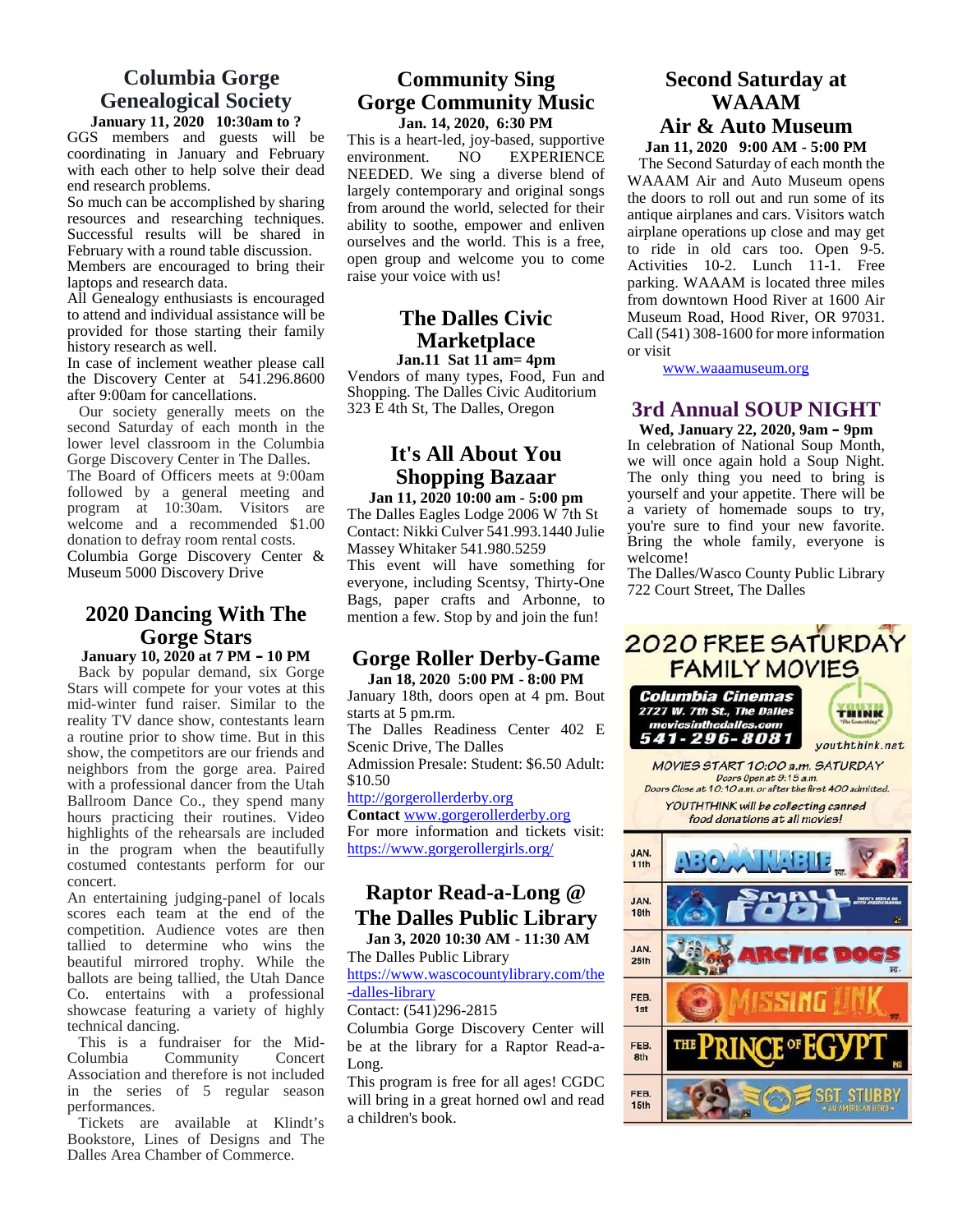# **Dallesport-Murdock Community Calendar**<br>Dallesport-Murdock Fire Dept. KCFD#6 Dallesport-Murdock Community Co

**630 Central Ave. P.O. Box 215 767-1252** 

**Dallesport-Murdock Community Council**<br>136 6<sup>th</sup> Ave. P.O. Box 8

**Post Office hours are 8am-2pm M-F Sat. 7:30am-11:00 for package pick up only Phone 767-1577**

| <b>January 2020</b>                                                                                                   |                                                                                                                                                       |                                                                                                  |                                                                                                                                                                   |                                                 |                                                                          |                                                                                           |
|-----------------------------------------------------------------------------------------------------------------------|-------------------------------------------------------------------------------------------------------------------------------------------------------|--------------------------------------------------------------------------------------------------|-------------------------------------------------------------------------------------------------------------------------------------------------------------------|-------------------------------------------------|--------------------------------------------------------------------------|-------------------------------------------------------------------------------------------|
| Sun                                                                                                                   | Mon                                                                                                                                                   | Tue                                                                                              | Wed                                                                                                                                                               | Thu                                             | Fri                                                                      | Sat                                                                                       |
| <b>AA Meetings</b><br>Wednesdays<br>and Sundays<br>7pm<br><b>Lyle School</b><br>Library<br>625 Keasey<br>360-870-3321 |                                                                                                                                                       | <b>Volunteer</b><br>Firefighters<br>meet Tuesdays<br>6pm<br><b>Dallesport Fire</b><br>Hall       | <b>Happy New</b><br>Year                                                                                                                                          |                                                 | 13<br><b>Senior</b><br><b>Advisory</b><br><b>Meeting</b><br>10:30am-12pm | <b>First Saturday</b><br><b>Breakfast</b><br><b>Lyle Lions</b><br><b>Club</b><br>7am-10am |
| $\vert 5 \vert$                                                                                                       | <b>Lyle Lions Club</b><br>meeting. Potluck<br>at 6:00 pm; Mtg.<br>at 6:30 pm. Call<br>509-365-2921                                                    | l7<br><b>Senior Lunch</b><br><b>Lyle 11:30am</b>                                                 | Fire Dist. Biz<br>Meet 6pm<br><b>Commissioners</b><br>Meet 7pm<br><b>Water Dist.</b><br>Meet 5pm<br><b>Bookmobile</b>                                             | g<br>Community<br>Council<br><b>Meeting 7pm</b> | 10                                                                       | 11                                                                                        |
| 12                                                                                                                    | 13                                                                                                                                                    | 14<br><b>Senior Lunch</b><br>Lyle 11:30am                                                        | 15                                                                                                                                                                | 16                                              | 17                                                                       | 18                                                                                        |
| 19                                                                                                                    | $20 \,$<br><b>Lyle Lions Club</b><br>meeting. Potluck<br>at 6:00 pm; Mtg.<br>at 6:30 pm. Call<br>509-365-2921<br><b>Martin Luther</b><br>King Jr. Day | 21 <br><b>Senior Lunch</b><br><b>Lyle 11:30am</b><br><b>Garden Project</b><br><b>Meeting 7pm</b> | 22<br><b>Bookmobile</b><br>*Lyle Merc.<br>$9:30-10:15$<br>*Book return<br><b>Lyle School</b><br>10:30-12:30<br><b>Dallesport</b><br>Church of<br>Christ 1:45-3:00 | 23                                              | 24 <br><b>Airport Board</b><br><b>Meeting 7am</b><br>@Airport            | 25                                                                                        |
| 26                                                                                                                    | $\overline{27}$<br><b>International</b><br>Holocaust<br>Remembrance<br><b>Day</b>                                                                     | 28<br><b>Senior Lunch</b><br><b>Lyle 11:30am</b>                                                 | 29                                                                                                                                                                | 30 <sup>°</sup>                                 | $\overline{31}$                                                          |                                                                                           |